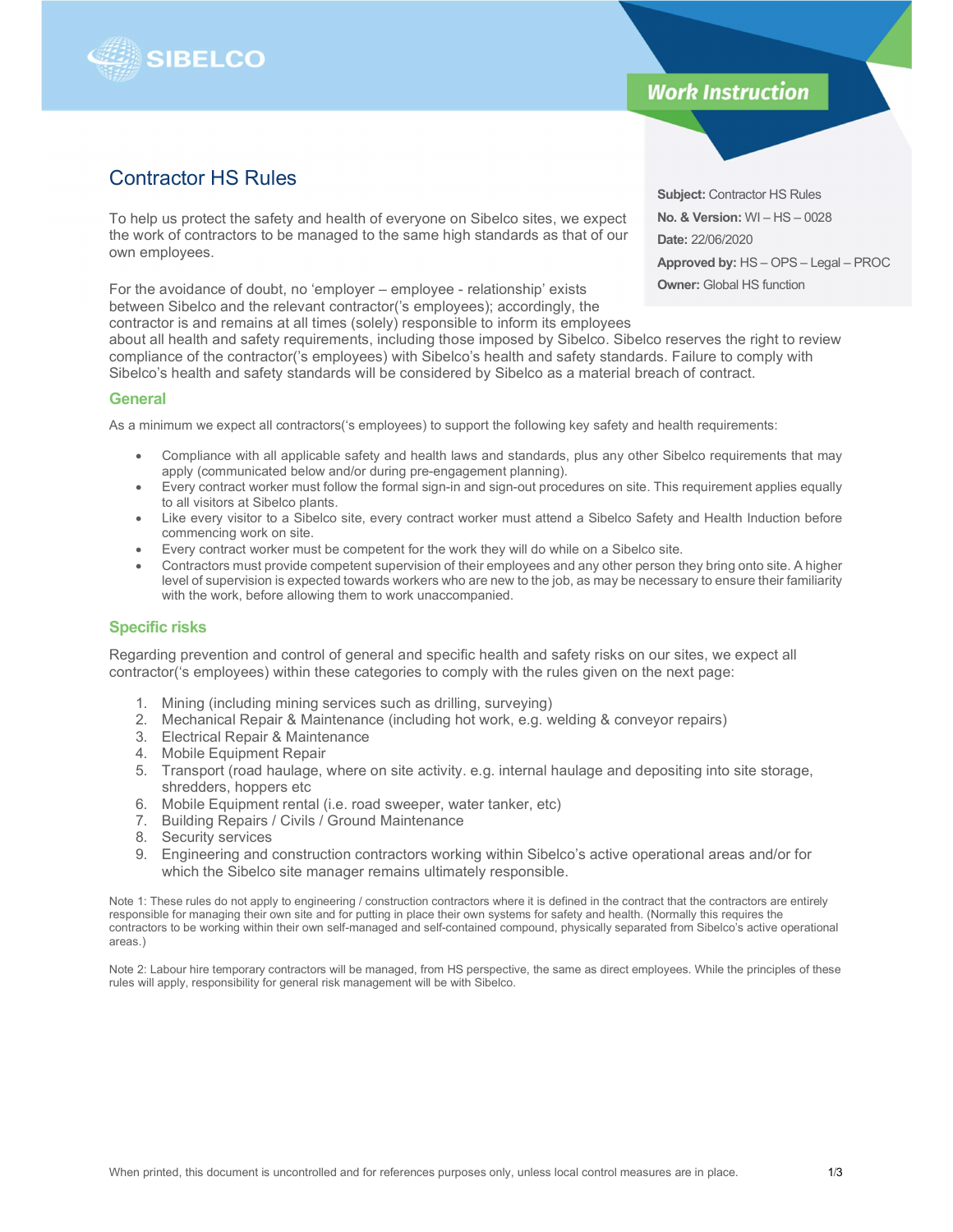

| <b>Risk type</b>                                                 | <b>Contractors Rules</b>                                                                                                                                                                                                                                                                                                                                                                                                                                                                                                                                                                                                                                                                                                                                                                                                                                                                                                                                                                                                                                                                                                                                                                                                                                                                                                                                                                          |
|------------------------------------------------------------------|---------------------------------------------------------------------------------------------------------------------------------------------------------------------------------------------------------------------------------------------------------------------------------------------------------------------------------------------------------------------------------------------------------------------------------------------------------------------------------------------------------------------------------------------------------------------------------------------------------------------------------------------------------------------------------------------------------------------------------------------------------------------------------------------------------------------------------------------------------------------------------------------------------------------------------------------------------------------------------------------------------------------------------------------------------------------------------------------------------------------------------------------------------------------------------------------------------------------------------------------------------------------------------------------------------------------------------------------------------------------------------------------------|
| General risk<br>management                                       | Contractors must nominate a contact person (eg foreman) to liaise with the Sibelco<br>contract manager/supervisor on site. This contact person must speak local language<br>and/or English.<br>Contractors are responsible for their own risk assessments and Safe Operating<br>Procedures (SOPs), which must:<br>consider health hazards as well as safety hazards<br>be prepared with involvement of the workers who will do the work<br>$\overline{a}$<br>be re-done when the work changes<br>"Last Minute Risk Assessment" is obligatory before commencing the task, to check<br>that risk assessments / SOPs remain valid for the current situation.<br>Training certificates / licences must be made available so that competence can be<br>checked.<br>Participation in Sibelco-organised safety briefings is mandatory.<br>Safety signs must be obeyed, incl. smoking restrictions.<br>Mandatory and task specific Personal Protective Equipment (PPE) must be worn.<br>Contractors must provide the PPE themselves.<br>Good housekeeping standards must be maintained at all times.<br>Contractors must ensure they are fit for work and not under the influence of drugs or<br>alcohol. Random drug and alcohol checks may be conducted without notice (where<br>applicable, according to local legislation).<br>Incidents must be reported to the Sibelco contract manager/supervisor. |
| High risk<br>activities and<br>Permit to Work                    | Contractors must comply with local Permit to Work systems. These systems will apply<br>to all contractor activities, as defined by the local system and/or by the Sibelco<br>contract manager/supervisor, including in particular specific high risk activities (eg hot<br>work, work at heights, work in confined spaces, excavation work, pipe work, live<br>electrical work, etc). When required by the local system, Permit to Work forms must<br>be counter-signed by the Sibelco site manager/supervisor before work commences.                                                                                                                                                                                                                                                                                                                                                                                                                                                                                                                                                                                                                                                                                                                                                                                                                                                             |
| <b>Energy Isolation</b><br>/LOTOTO<br>(Lock-Tag Out-<br>Try Out) | Contractors must comply with the local LOTOTO system. Every individual worker<br>must apply their own personal isolation padlock. A tag must be attached, giving<br>contact details for the main person responsible for the job. Isolations must be tested<br>to check their effectiveness before commencing the task. Live working must only be<br>done under Permit to Work.                                                                                                                                                                                                                                                                                                                                                                                                                                                                                                                                                                                                                                                                                                                                                                                                                                                                                                                                                                                                                    |
| Machinery<br>Guarding<br>Mobile<br>Equipment                     | Machinery guards must be replaced and secured in position. Missing/defective<br>guards must be reported to the Sibelco contractor manager/supervisor.<br>Contractors must obey the traffic and pedestrian rules defined in the site's Traffic<br>Management Plan, where available, and by signage (including one way systems,<br>speed limits, pedestrian walkways and "no go" zones, parking areas).<br>Pre-start safety checks are mandatory for all mobile equipment.<br>Mobile equipment owned/leased by Sibelco may not be used by contractors.<br>Where mobile equipment is brought onto site by contractors, restrictions may be<br>placed on where it can be used.<br>Mandatory safety equipment:<br>Service vehicles used in operational areas: Seatbelt. Flashing amber light and safety<br>flag.<br>Forklift trucks: Seatbelt<br>Heavy plant: Seatbelt, which must be worn. All-round visibility must be ensured for<br>the driver using mirrors, cameras etc where necessary.<br>Requirements for additional safety devices on mobile equipment (eg reversing alarm,<br>flashing amber light) may be specified according to the specific activities and areas<br>of operation on site.<br>Mobile phones: Always stop to take the call.                                                                                                                                                |